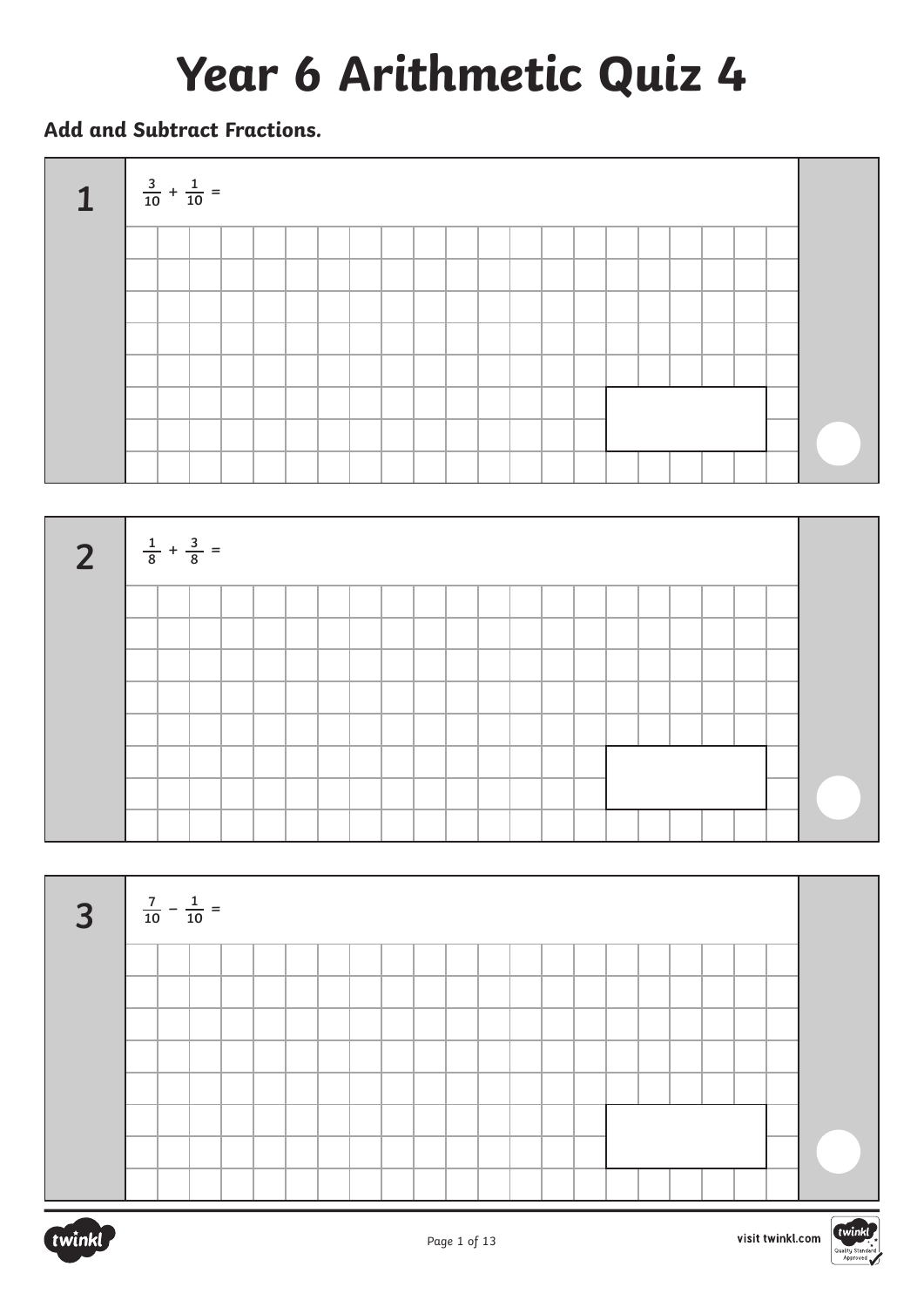| L | $\frac{3}{8} - \frac{1}{8} =$ |  |  |  |  |  |  |  |  |  |  |  |
|---|-------------------------------|--|--|--|--|--|--|--|--|--|--|--|
|   |                               |  |  |  |  |  |  |  |  |  |  |  |
|   |                               |  |  |  |  |  |  |  |  |  |  |  |
|   |                               |  |  |  |  |  |  |  |  |  |  |  |
|   |                               |  |  |  |  |  |  |  |  |  |  |  |
|   |                               |  |  |  |  |  |  |  |  |  |  |  |
|   |                               |  |  |  |  |  |  |  |  |  |  |  |
|   |                               |  |  |  |  |  |  |  |  |  |  |  |
|   |                               |  |  |  |  |  |  |  |  |  |  |  |





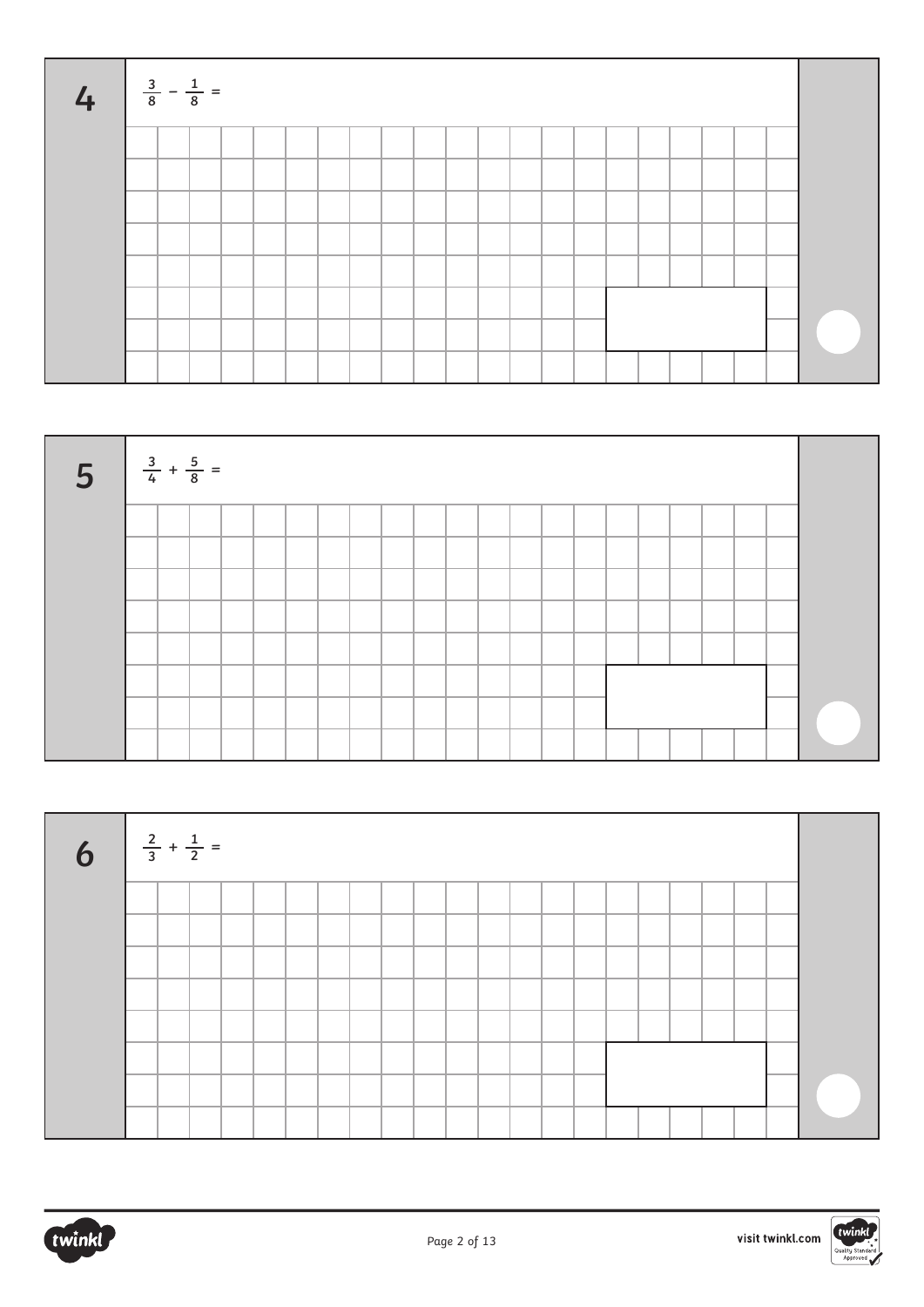| <b>7</b> $\frac{7}{8} + \frac{4}{5} =$ |  |  |  |  |  |  |  |  |  |  |  |
|----------------------------------------|--|--|--|--|--|--|--|--|--|--|--|
|                                        |  |  |  |  |  |  |  |  |  |  |  |
|                                        |  |  |  |  |  |  |  |  |  |  |  |
|                                        |  |  |  |  |  |  |  |  |  |  |  |
|                                        |  |  |  |  |  |  |  |  |  |  |  |
|                                        |  |  |  |  |  |  |  |  |  |  |  |
|                                        |  |  |  |  |  |  |  |  |  |  |  |
|                                        |  |  |  |  |  |  |  |  |  |  |  |
|                                        |  |  |  |  |  |  |  |  |  |  |  |





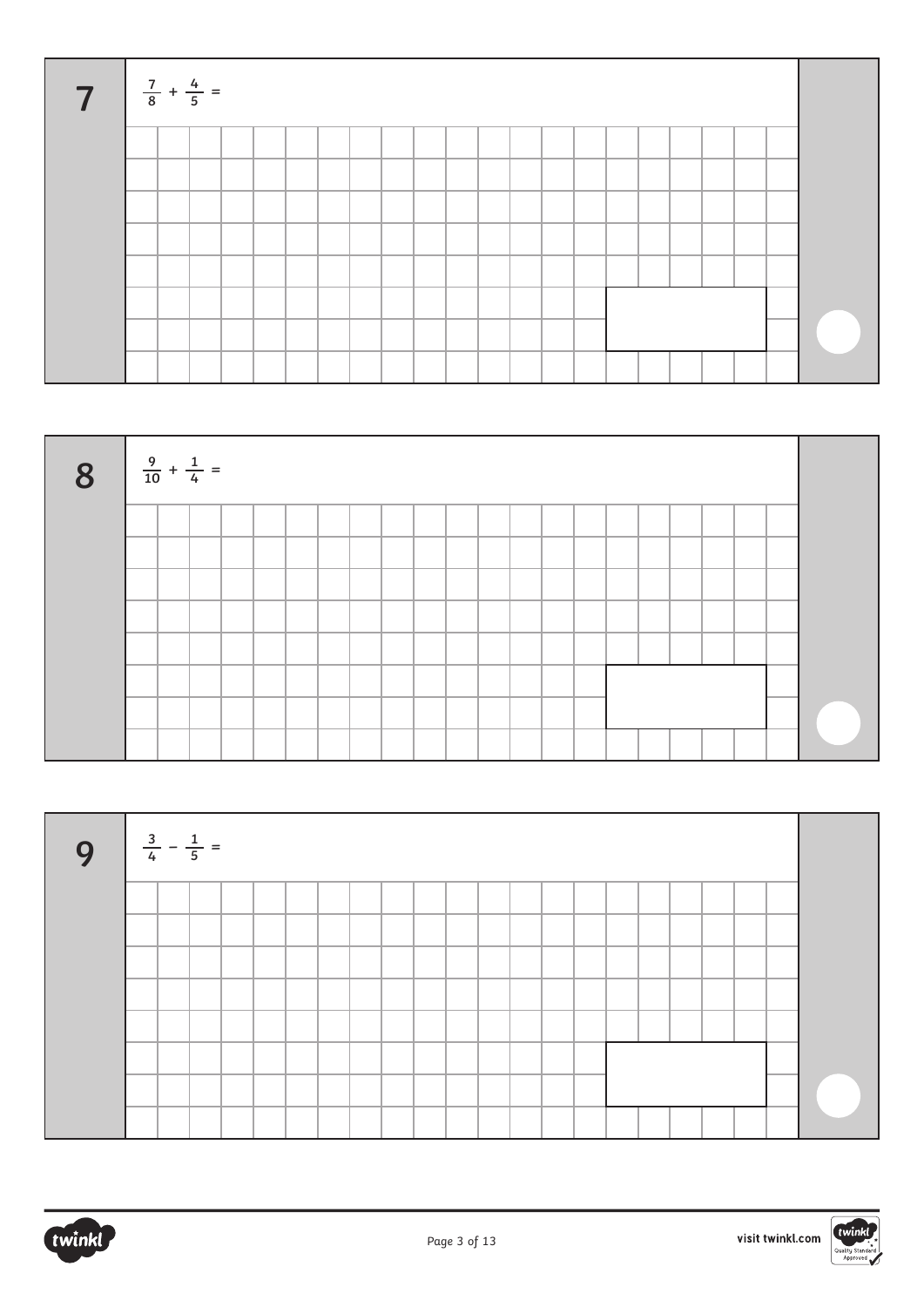| 10 $\frac{5}{6} - \frac{1}{2} =$ |  |  |  |  |  |  |  |  |  |  |  |
|----------------------------------|--|--|--|--|--|--|--|--|--|--|--|
|                                  |  |  |  |  |  |  |  |  |  |  |  |
|                                  |  |  |  |  |  |  |  |  |  |  |  |
|                                  |  |  |  |  |  |  |  |  |  |  |  |
|                                  |  |  |  |  |  |  |  |  |  |  |  |
|                                  |  |  |  |  |  |  |  |  |  |  |  |
|                                  |  |  |  |  |  |  |  |  |  |  |  |
|                                  |  |  |  |  |  |  |  |  |  |  |  |
|                                  |  |  |  |  |  |  |  |  |  |  |  |





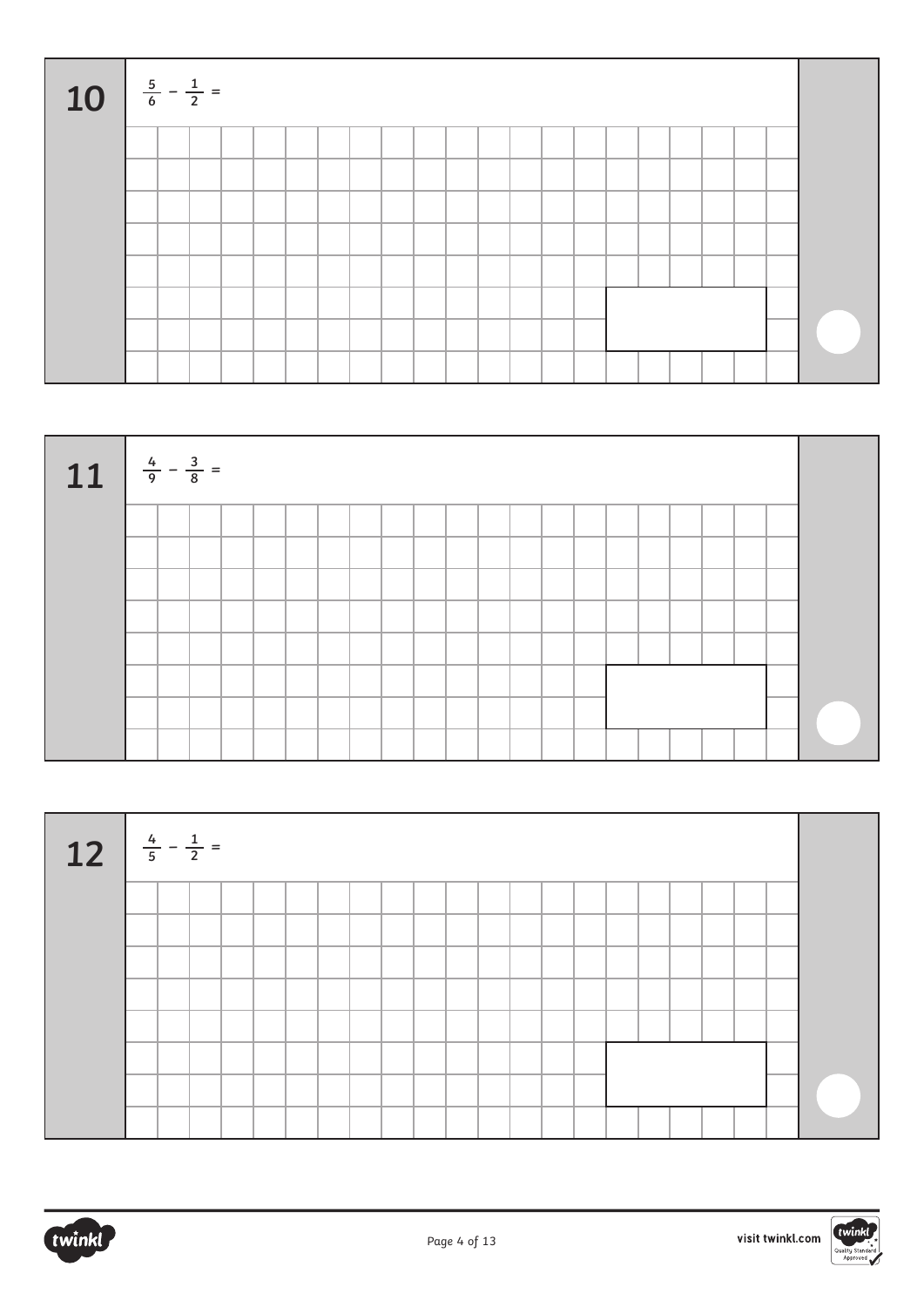### **Multiply fractions by whole numbers and fractions.**

| $13 \mid 4 \frac{1}{3} \times 2 =$ |  |  |  |  |  |  |  |  |  |  |  |
|------------------------------------|--|--|--|--|--|--|--|--|--|--|--|
|                                    |  |  |  |  |  |  |  |  |  |  |  |
|                                    |  |  |  |  |  |  |  |  |  |  |  |
|                                    |  |  |  |  |  |  |  |  |  |  |  |
|                                    |  |  |  |  |  |  |  |  |  |  |  |
|                                    |  |  |  |  |  |  |  |  |  |  |  |
|                                    |  |  |  |  |  |  |  |  |  |  |  |
|                                    |  |  |  |  |  |  |  |  |  |  |  |
|                                    |  |  |  |  |  |  |  |  |  |  |  |



| $15 \t 5 \times 2^{\frac{1}{4}}$ |  |  |  |  |  |  |  |  |  |  |  |
|----------------------------------|--|--|--|--|--|--|--|--|--|--|--|
|                                  |  |  |  |  |  |  |  |  |  |  |  |
|                                  |  |  |  |  |  |  |  |  |  |  |  |
|                                  |  |  |  |  |  |  |  |  |  |  |  |
|                                  |  |  |  |  |  |  |  |  |  |  |  |
|                                  |  |  |  |  |  |  |  |  |  |  |  |
|                                  |  |  |  |  |  |  |  |  |  |  |  |
|                                  |  |  |  |  |  |  |  |  |  |  |  |
|                                  |  |  |  |  |  |  |  |  |  |  |  |

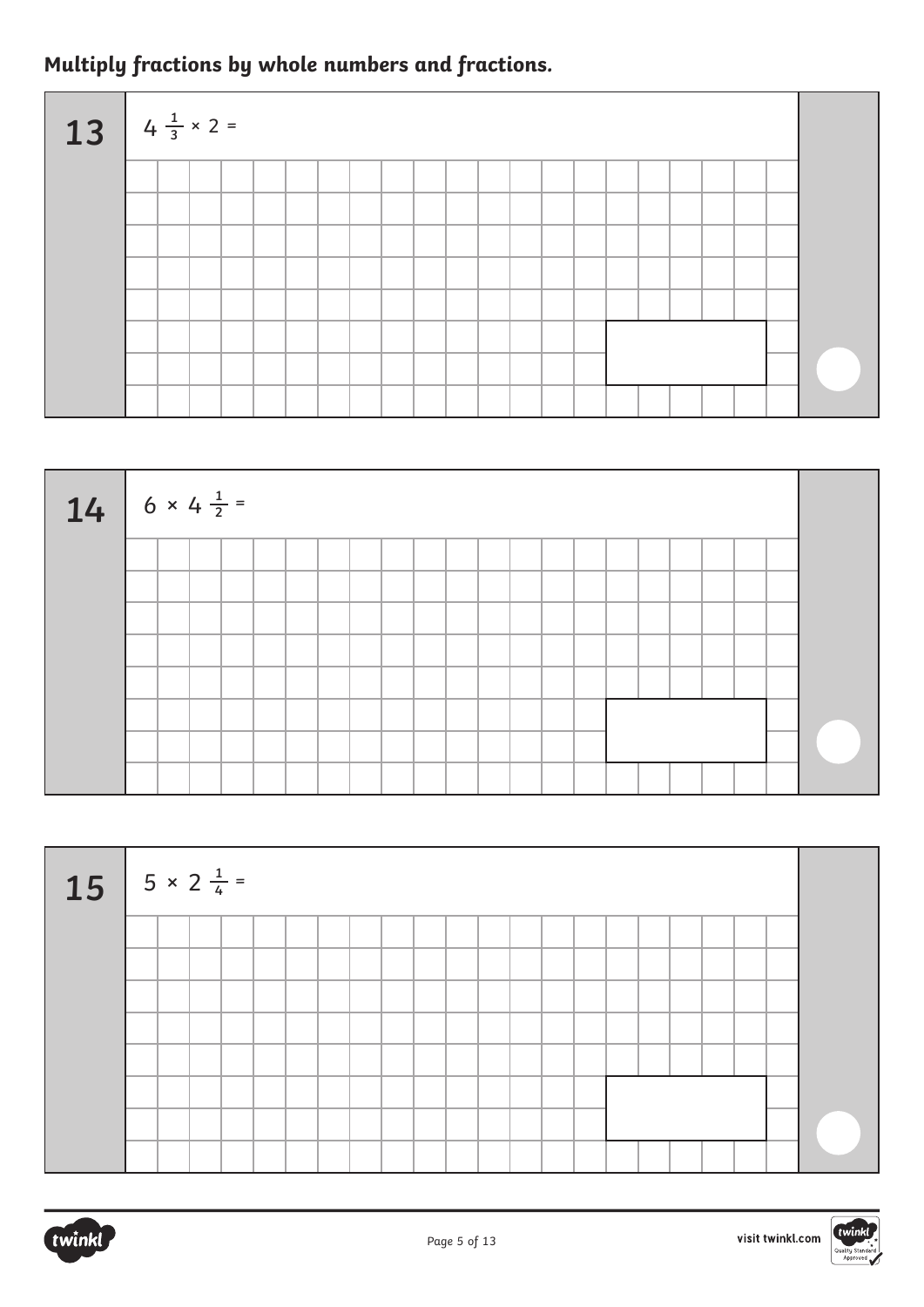| $16$ $3\frac{2}{5} \times 2 =$ |  |  |  |  |  |  |  |  |  |  |  |
|--------------------------------|--|--|--|--|--|--|--|--|--|--|--|
|                                |  |  |  |  |  |  |  |  |  |  |  |
|                                |  |  |  |  |  |  |  |  |  |  |  |
|                                |  |  |  |  |  |  |  |  |  |  |  |
|                                |  |  |  |  |  |  |  |  |  |  |  |
|                                |  |  |  |  |  |  |  |  |  |  |  |
|                                |  |  |  |  |  |  |  |  |  |  |  |
|                                |  |  |  |  |  |  |  |  |  |  |  |
|                                |  |  |  |  |  |  |  |  |  |  |  |







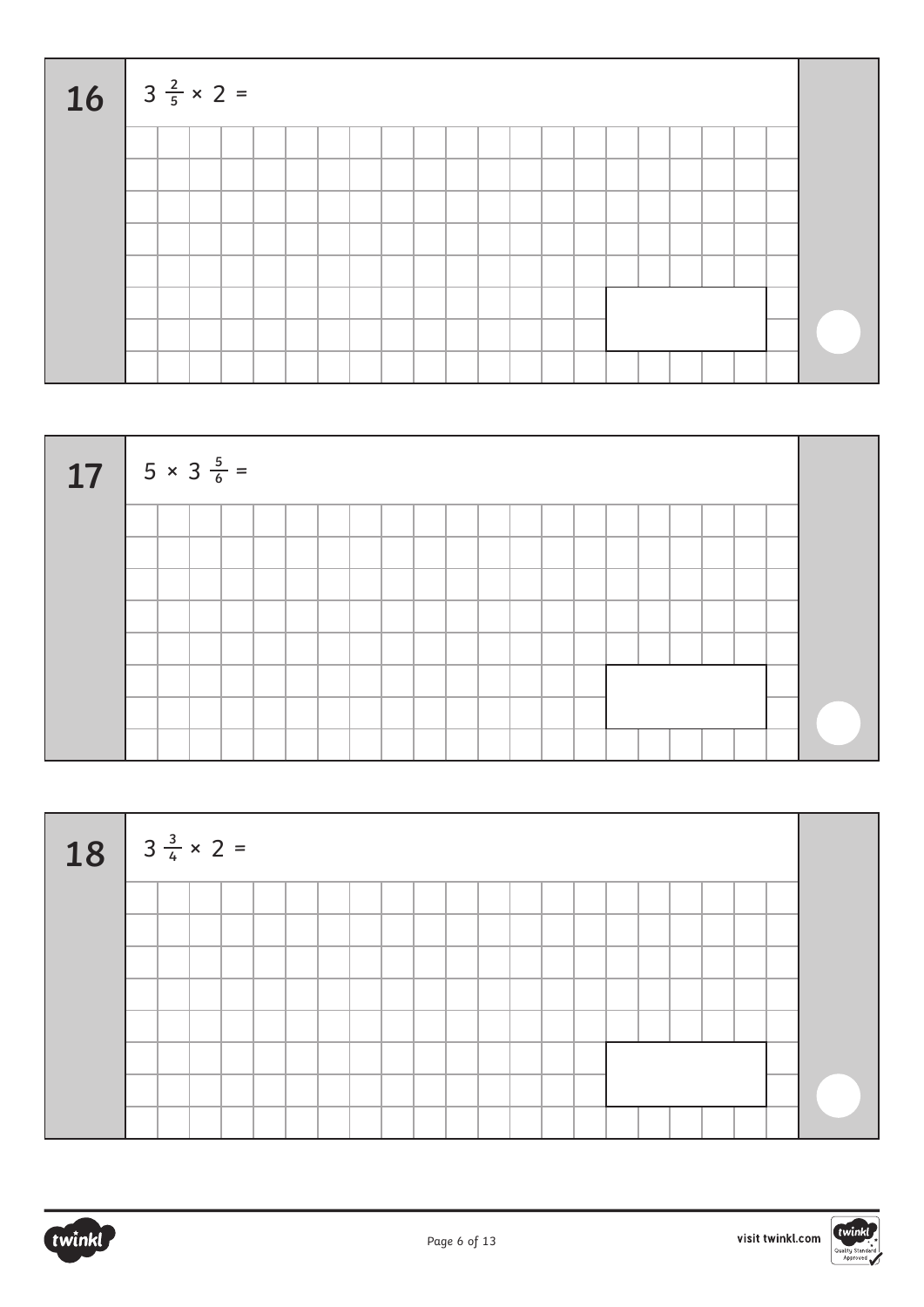| 19 $\frac{1}{4} \times \frac{1}{5} =$ |  |  |  |  |  |  |  |  |  |  |  |
|---------------------------------------|--|--|--|--|--|--|--|--|--|--|--|
|                                       |  |  |  |  |  |  |  |  |  |  |  |
|                                       |  |  |  |  |  |  |  |  |  |  |  |
|                                       |  |  |  |  |  |  |  |  |  |  |  |
|                                       |  |  |  |  |  |  |  |  |  |  |  |
|                                       |  |  |  |  |  |  |  |  |  |  |  |
|                                       |  |  |  |  |  |  |  |  |  |  |  |
|                                       |  |  |  |  |  |  |  |  |  |  |  |
|                                       |  |  |  |  |  |  |  |  |  |  |  |







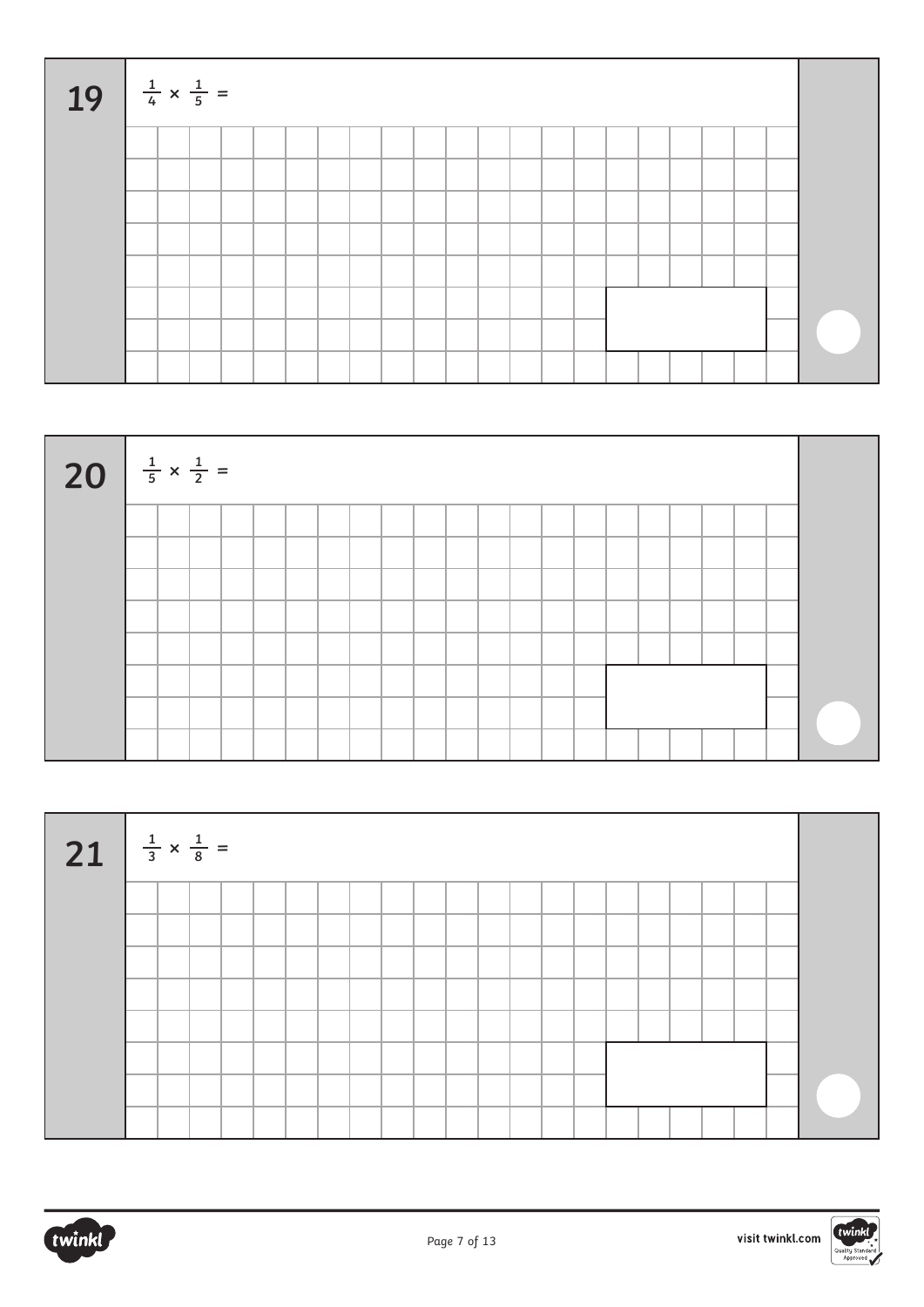| 22 $\frac{3}{5} \times \frac{2}{3} =$ |  |  |  |  |  |  |  |  |  |  |  |
|---------------------------------------|--|--|--|--|--|--|--|--|--|--|--|
|                                       |  |  |  |  |  |  |  |  |  |  |  |
|                                       |  |  |  |  |  |  |  |  |  |  |  |
|                                       |  |  |  |  |  |  |  |  |  |  |  |
|                                       |  |  |  |  |  |  |  |  |  |  |  |
|                                       |  |  |  |  |  |  |  |  |  |  |  |
|                                       |  |  |  |  |  |  |  |  |  |  |  |
|                                       |  |  |  |  |  |  |  |  |  |  |  |
|                                       |  |  |  |  |  |  |  |  |  |  |  |

| 23 $\frac{1}{4} \times \frac{2}{5} =$ |  |  |  |  |  |  |  |  |  |  |  |
|---------------------------------------|--|--|--|--|--|--|--|--|--|--|--|
|                                       |  |  |  |  |  |  |  |  |  |  |  |
|                                       |  |  |  |  |  |  |  |  |  |  |  |
|                                       |  |  |  |  |  |  |  |  |  |  |  |
|                                       |  |  |  |  |  |  |  |  |  |  |  |
|                                       |  |  |  |  |  |  |  |  |  |  |  |
|                                       |  |  |  |  |  |  |  |  |  |  |  |
|                                       |  |  |  |  |  |  |  |  |  |  |  |
|                                       |  |  |  |  |  |  |  |  |  |  |  |

| 24 $\frac{7}{8} \times \frac{3}{5} =$ |  |  |  |  |  |  |  |  |  |  |  |
|---------------------------------------|--|--|--|--|--|--|--|--|--|--|--|
|                                       |  |  |  |  |  |  |  |  |  |  |  |
|                                       |  |  |  |  |  |  |  |  |  |  |  |
|                                       |  |  |  |  |  |  |  |  |  |  |  |
|                                       |  |  |  |  |  |  |  |  |  |  |  |
|                                       |  |  |  |  |  |  |  |  |  |  |  |
|                                       |  |  |  |  |  |  |  |  |  |  |  |
|                                       |  |  |  |  |  |  |  |  |  |  |  |
|                                       |  |  |  |  |  |  |  |  |  |  |  |

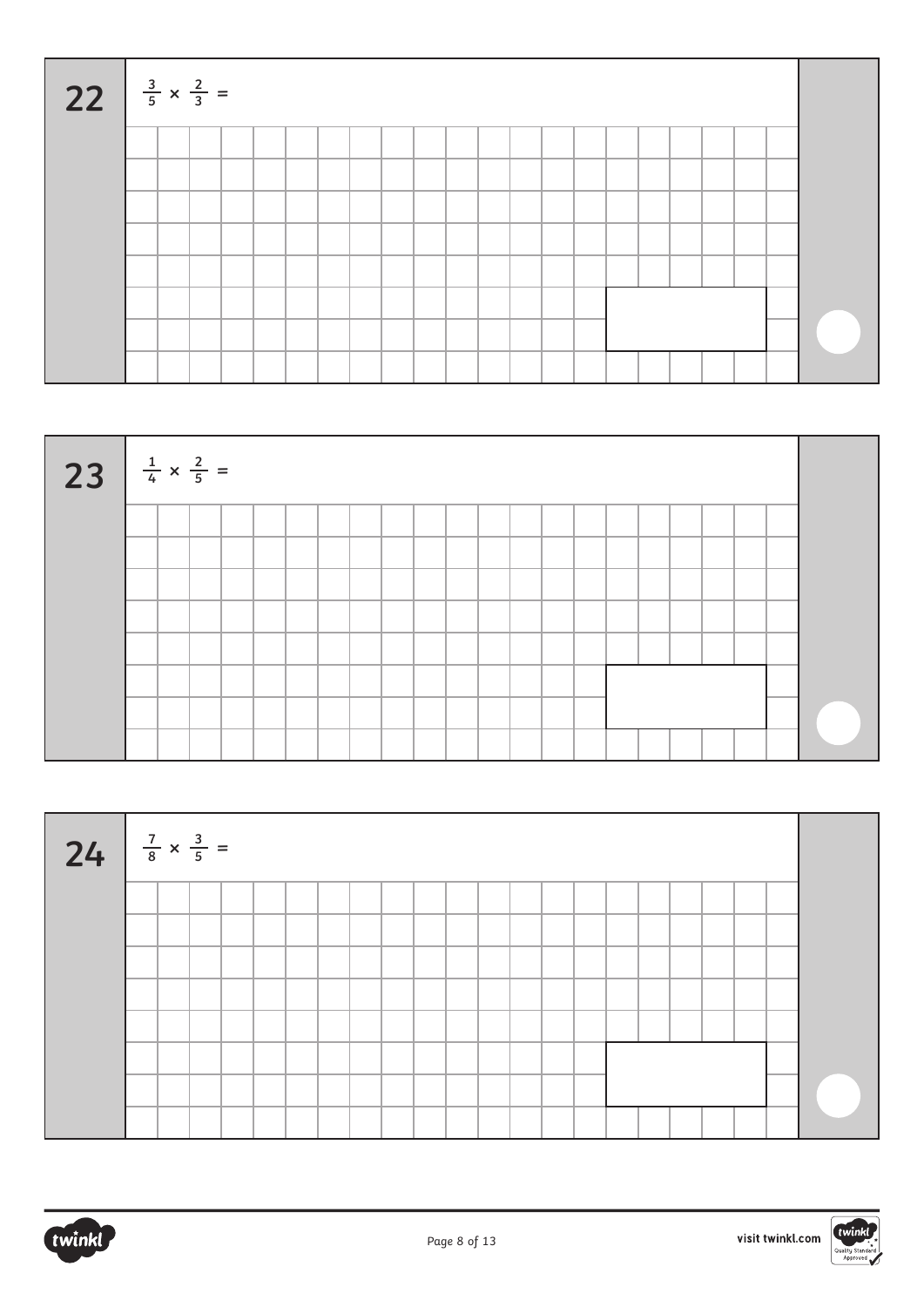### **Divide proper fractions by whole numbers.**

| 25 $\frac{1}{4} \div 2 =$ |  |  |  |  |  |  |  |  |  |  |  |
|---------------------------|--|--|--|--|--|--|--|--|--|--|--|
|                           |  |  |  |  |  |  |  |  |  |  |  |
|                           |  |  |  |  |  |  |  |  |  |  |  |
|                           |  |  |  |  |  |  |  |  |  |  |  |
|                           |  |  |  |  |  |  |  |  |  |  |  |
|                           |  |  |  |  |  |  |  |  |  |  |  |
|                           |  |  |  |  |  |  |  |  |  |  |  |
|                           |  |  |  |  |  |  |  |  |  |  |  |
|                           |  |  |  |  |  |  |  |  |  |  |  |



| 27 $\frac{1}{3} \div 3 =$ |  |  |  |  |  |  |  |  |  |  |  |
|---------------------------|--|--|--|--|--|--|--|--|--|--|--|
|                           |  |  |  |  |  |  |  |  |  |  |  |
|                           |  |  |  |  |  |  |  |  |  |  |  |
|                           |  |  |  |  |  |  |  |  |  |  |  |
|                           |  |  |  |  |  |  |  |  |  |  |  |
|                           |  |  |  |  |  |  |  |  |  |  |  |
|                           |  |  |  |  |  |  |  |  |  |  |  |
|                           |  |  |  |  |  |  |  |  |  |  |  |
|                           |  |  |  |  |  |  |  |  |  |  |  |

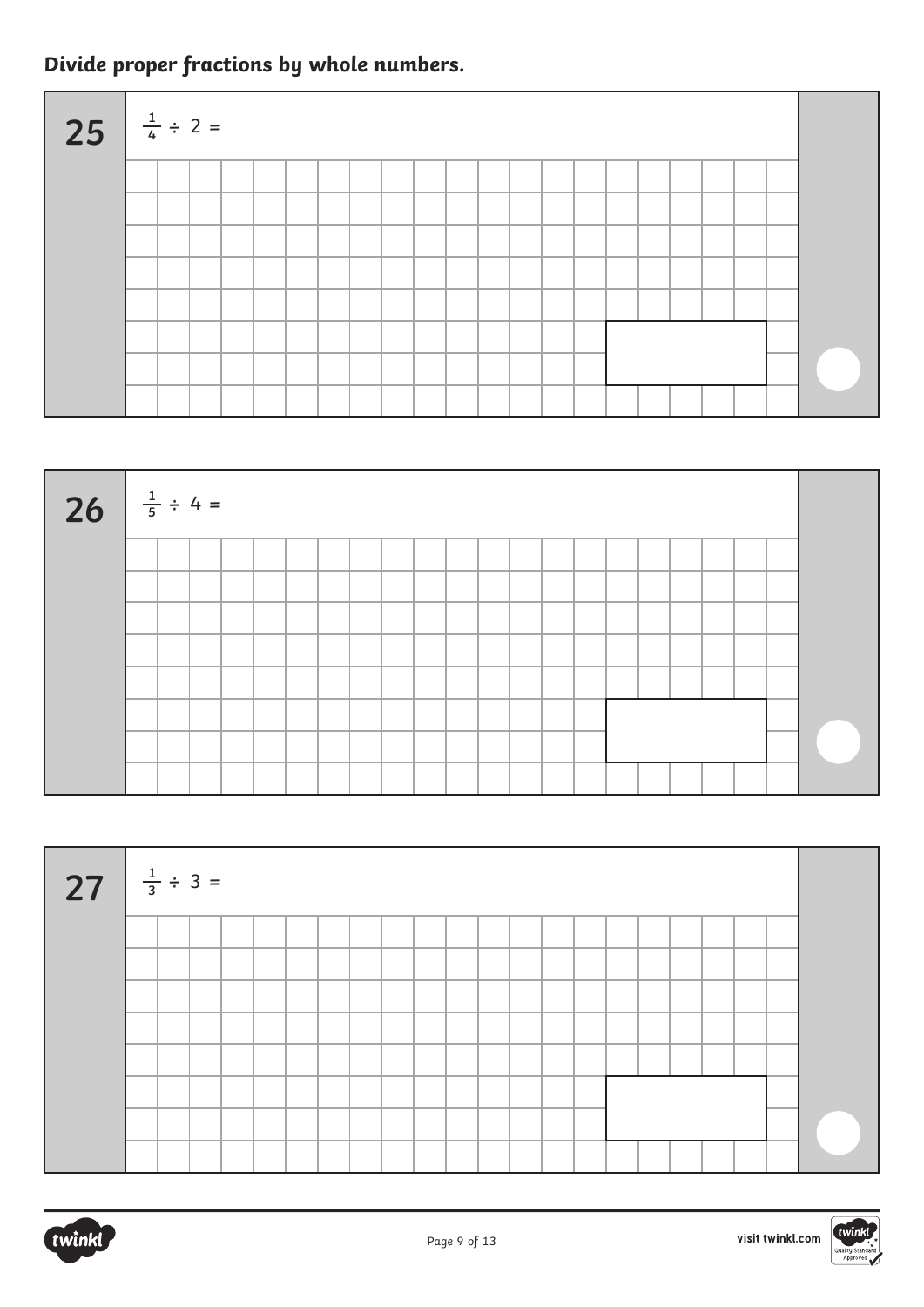| 28 $\frac{1}{6} \div 5 =$ |  |  |  |  |  |  |  |  |  |  |  |
|---------------------------|--|--|--|--|--|--|--|--|--|--|--|
|                           |  |  |  |  |  |  |  |  |  |  |  |
|                           |  |  |  |  |  |  |  |  |  |  |  |
|                           |  |  |  |  |  |  |  |  |  |  |  |
|                           |  |  |  |  |  |  |  |  |  |  |  |
|                           |  |  |  |  |  |  |  |  |  |  |  |
|                           |  |  |  |  |  |  |  |  |  |  |  |
|                           |  |  |  |  |  |  |  |  |  |  |  |
|                           |  |  |  |  |  |  |  |  |  |  |  |

| 29 $\frac{1}{4} \div 3 =$ |  |  |  |  |  |  |  |  |  |  |  |
|---------------------------|--|--|--|--|--|--|--|--|--|--|--|
|                           |  |  |  |  |  |  |  |  |  |  |  |
|                           |  |  |  |  |  |  |  |  |  |  |  |
|                           |  |  |  |  |  |  |  |  |  |  |  |
|                           |  |  |  |  |  |  |  |  |  |  |  |
|                           |  |  |  |  |  |  |  |  |  |  |  |
|                           |  |  |  |  |  |  |  |  |  |  |  |
|                           |  |  |  |  |  |  |  |  |  |  |  |
|                           |  |  |  |  |  |  |  |  |  |  |  |

| 30 $\frac{1}{3} \div 2 =$ |  |  |  |  |  |  |  |  |  |  |  |
|---------------------------|--|--|--|--|--|--|--|--|--|--|--|
|                           |  |  |  |  |  |  |  |  |  |  |  |
|                           |  |  |  |  |  |  |  |  |  |  |  |
|                           |  |  |  |  |  |  |  |  |  |  |  |
|                           |  |  |  |  |  |  |  |  |  |  |  |
|                           |  |  |  |  |  |  |  |  |  |  |  |
|                           |  |  |  |  |  |  |  |  |  |  |  |
|                           |  |  |  |  |  |  |  |  |  |  |  |
|                           |  |  |  |  |  |  |  |  |  |  |  |

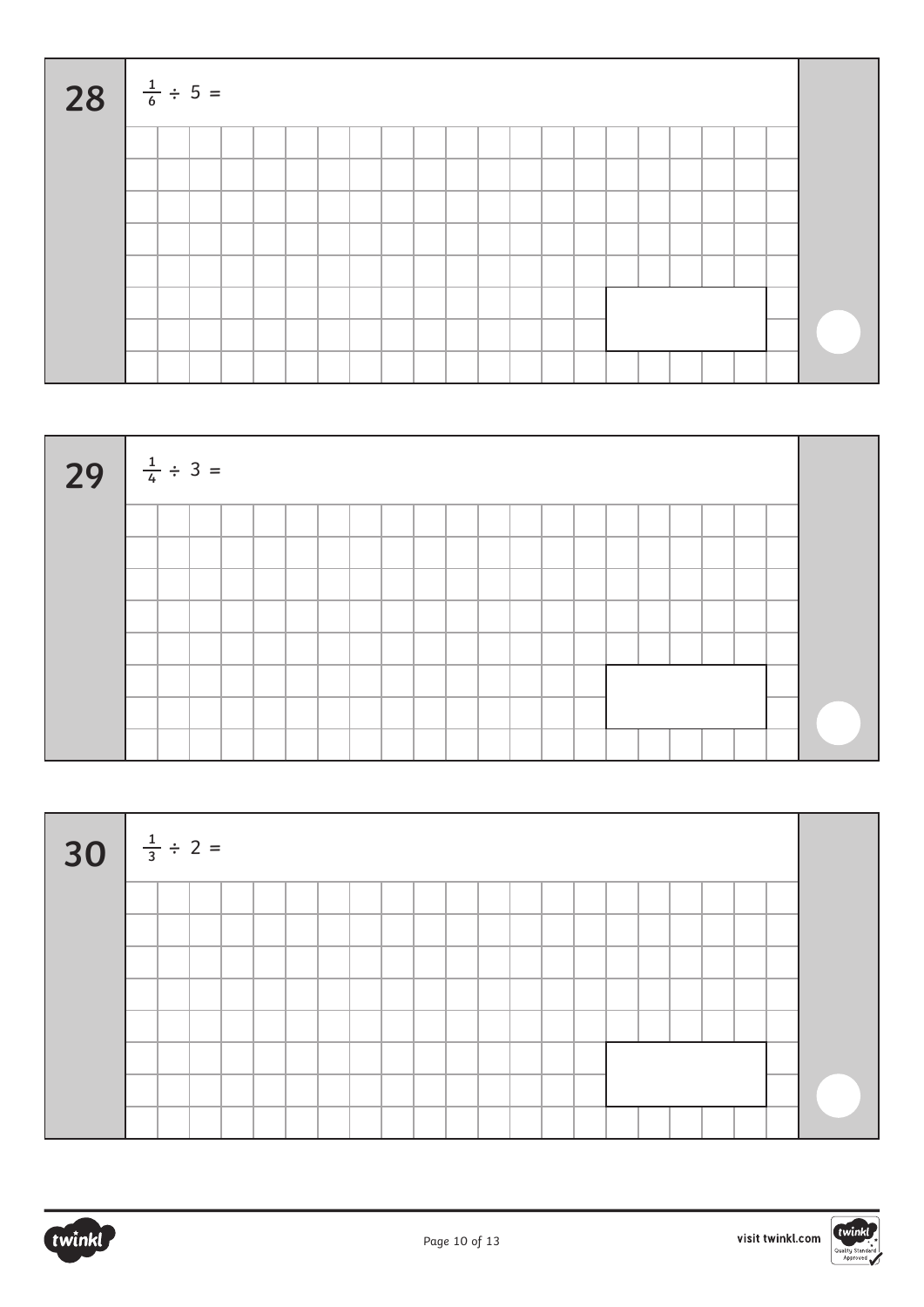| 31 $\frac{2}{9} \div 6 =$ |  |  |  |  |  |  |  |  |  |  |  |
|---------------------------|--|--|--|--|--|--|--|--|--|--|--|
|                           |  |  |  |  |  |  |  |  |  |  |  |
|                           |  |  |  |  |  |  |  |  |  |  |  |
|                           |  |  |  |  |  |  |  |  |  |  |  |
|                           |  |  |  |  |  |  |  |  |  |  |  |
|                           |  |  |  |  |  |  |  |  |  |  |  |
|                           |  |  |  |  |  |  |  |  |  |  |  |
|                           |  |  |  |  |  |  |  |  |  |  |  |
|                           |  |  |  |  |  |  |  |  |  |  |  |

| $32 \frac{3}{4} \div 3 =$ |  |  |  |  |  |  |  |  |  |  |  |
|---------------------------|--|--|--|--|--|--|--|--|--|--|--|
|                           |  |  |  |  |  |  |  |  |  |  |  |
|                           |  |  |  |  |  |  |  |  |  |  |  |
|                           |  |  |  |  |  |  |  |  |  |  |  |
|                           |  |  |  |  |  |  |  |  |  |  |  |
|                           |  |  |  |  |  |  |  |  |  |  |  |
|                           |  |  |  |  |  |  |  |  |  |  |  |
|                           |  |  |  |  |  |  |  |  |  |  |  |
|                           |  |  |  |  |  |  |  |  |  |  |  |

| $33 \frac{3}{8} \div 5 =$ |  |  |  |  |  |  |  |  |  |  |  |
|---------------------------|--|--|--|--|--|--|--|--|--|--|--|
|                           |  |  |  |  |  |  |  |  |  |  |  |
|                           |  |  |  |  |  |  |  |  |  |  |  |
|                           |  |  |  |  |  |  |  |  |  |  |  |
|                           |  |  |  |  |  |  |  |  |  |  |  |
|                           |  |  |  |  |  |  |  |  |  |  |  |
|                           |  |  |  |  |  |  |  |  |  |  |  |
|                           |  |  |  |  |  |  |  |  |  |  |  |
|                           |  |  |  |  |  |  |  |  |  |  |  |

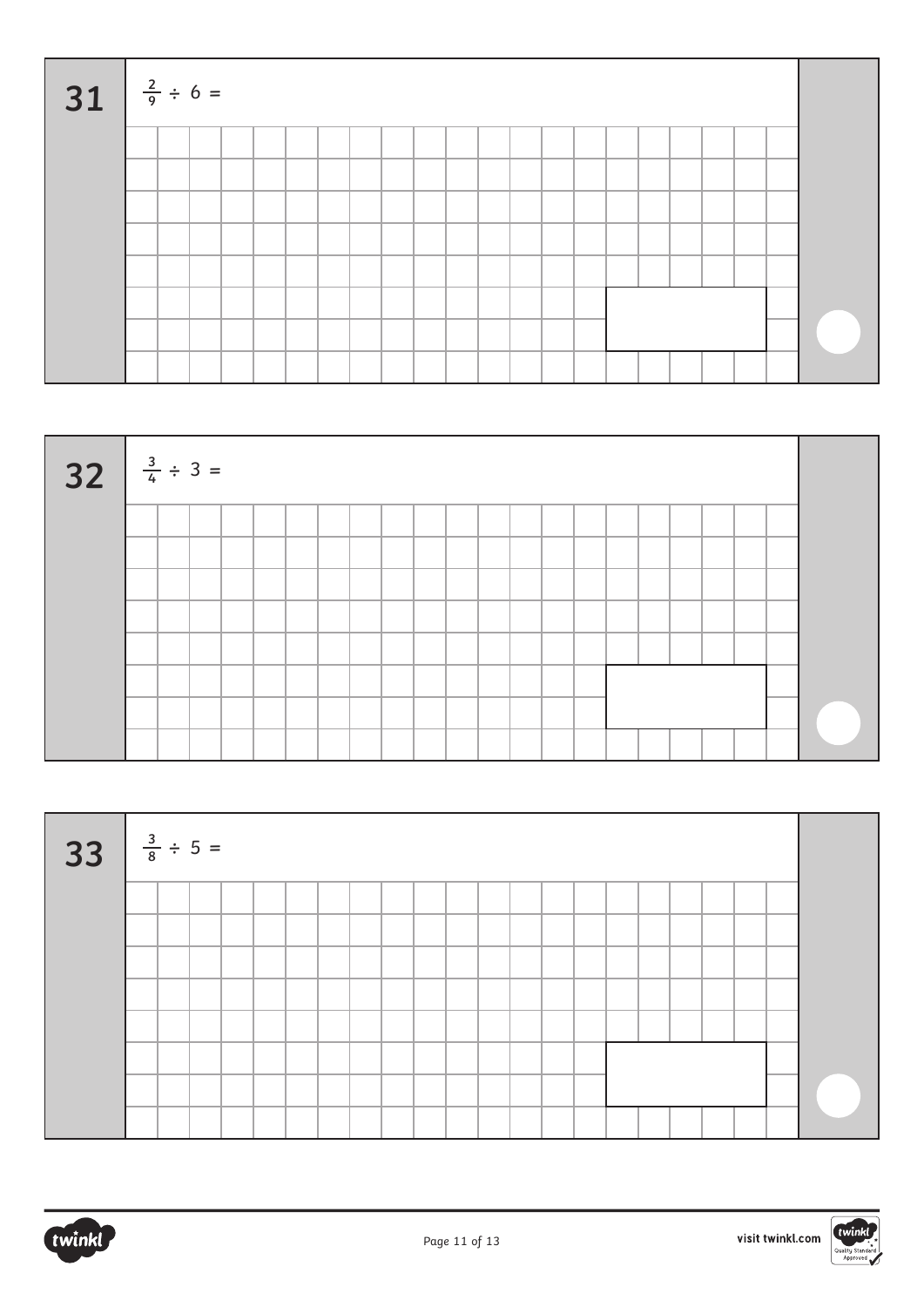| $34 \frac{3}{10} \div 7 =$ |  |  |  |  |  |  |  |  |  |  |  |
|----------------------------|--|--|--|--|--|--|--|--|--|--|--|
|                            |  |  |  |  |  |  |  |  |  |  |  |
|                            |  |  |  |  |  |  |  |  |  |  |  |
|                            |  |  |  |  |  |  |  |  |  |  |  |
|                            |  |  |  |  |  |  |  |  |  |  |  |
|                            |  |  |  |  |  |  |  |  |  |  |  |
|                            |  |  |  |  |  |  |  |  |  |  |  |
|                            |  |  |  |  |  |  |  |  |  |  |  |
|                            |  |  |  |  |  |  |  |  |  |  |  |

| $35 \frac{7}{12} \div 2 =$ |  |  |  |  |  |  |  |  |  |  |  |
|----------------------------|--|--|--|--|--|--|--|--|--|--|--|
|                            |  |  |  |  |  |  |  |  |  |  |  |
|                            |  |  |  |  |  |  |  |  |  |  |  |
|                            |  |  |  |  |  |  |  |  |  |  |  |
|                            |  |  |  |  |  |  |  |  |  |  |  |
|                            |  |  |  |  |  |  |  |  |  |  |  |
|                            |  |  |  |  |  |  |  |  |  |  |  |
|                            |  |  |  |  |  |  |  |  |  |  |  |
|                            |  |  |  |  |  |  |  |  |  |  |  |

| $36 \frac{4}{5} \div 6 =$ |  |  |  |  |  |  |  |  |  |  |  |
|---------------------------|--|--|--|--|--|--|--|--|--|--|--|
|                           |  |  |  |  |  |  |  |  |  |  |  |
|                           |  |  |  |  |  |  |  |  |  |  |  |
|                           |  |  |  |  |  |  |  |  |  |  |  |
|                           |  |  |  |  |  |  |  |  |  |  |  |
|                           |  |  |  |  |  |  |  |  |  |  |  |
|                           |  |  |  |  |  |  |  |  |  |  |  |
|                           |  |  |  |  |  |  |  |  |  |  |  |
|                           |  |  |  |  |  |  |  |  |  |  |  |

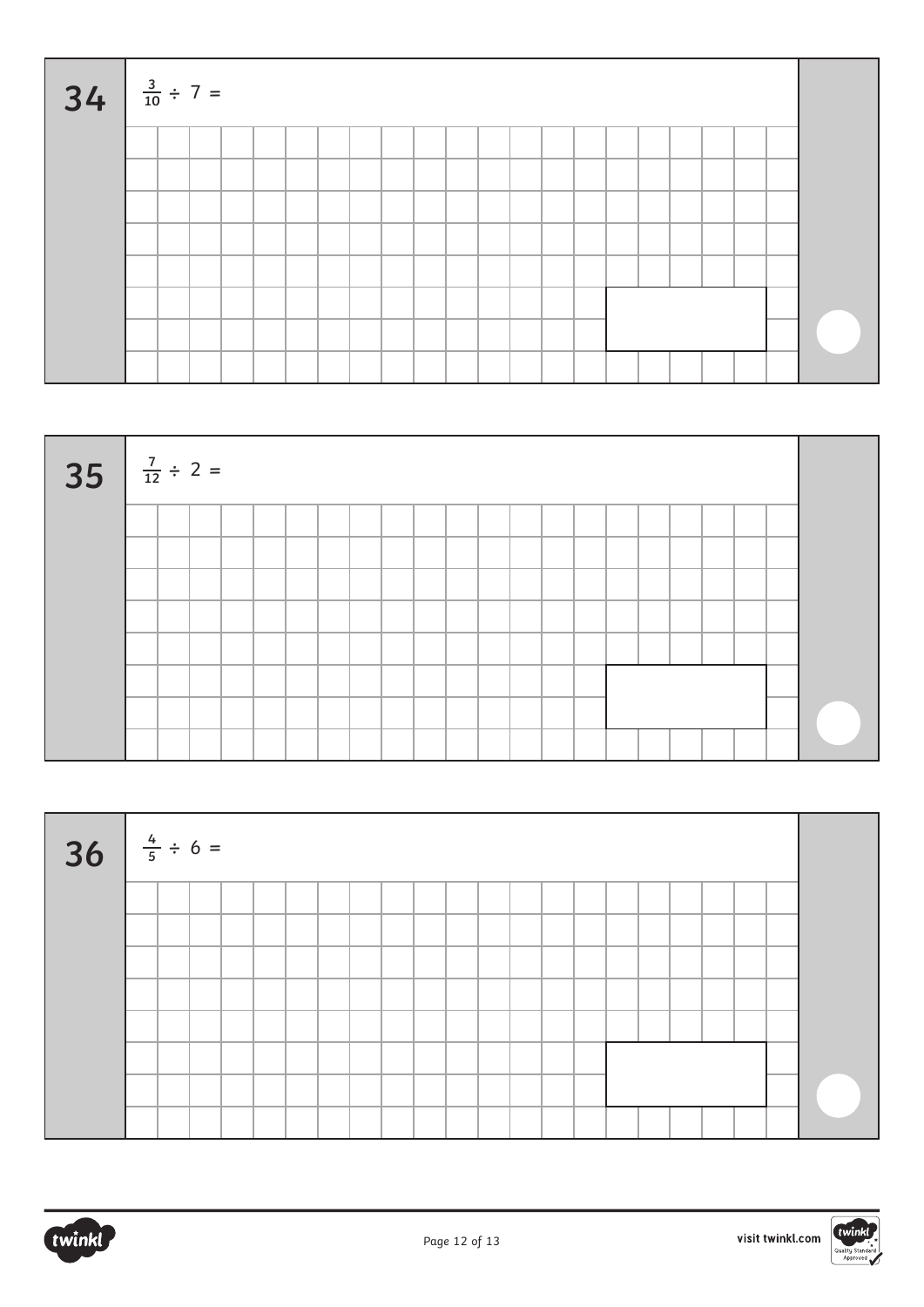# **Year 6 Arithmetic Quiz 4: Answers**

|                           | 1. $\frac{2}{5}$ or $\frac{4}{10}$ | 19. $\frac{1}{20}$        |
|---------------------------|------------------------------------|---------------------------|
|                           | 2. $\frac{1}{2}$ or $\frac{4}{8}$  | 20. $\frac{1}{10}$        |
|                           | 3. $\frac{3}{5}$ or $\frac{6}{10}$ | <b>21.</b> $\frac{1}{24}$ |
|                           | 4. $\frac{1}{4}$ or $\frac{2}{8}$  | 22. $\frac{2}{5}$         |
|                           | 5. $1\frac{3}{8}$                  | 23. $\frac{1}{10}$        |
|                           | 6. $1\frac{1}{6}$                  | 24. $\frac{21}{40}$       |
|                           | 7. $1\frac{27}{40}$                | 25. $\frac{1}{8}$         |
|                           | 8. $1\frac{3}{20}$                 | <b>26.</b> $\frac{1}{20}$ |
| 9. $\frac{11}{20}$        |                                    | 27. $\frac{1}{9}$         |
|                           |                                    |                           |
| 10. $\frac{1}{3}$         |                                    | 28. $\frac{1}{30}$        |
| 11. $\frac{5}{72}$        |                                    | 29. $\frac{1}{12}$        |
| <b>12.</b> $\frac{3}{10}$ |                                    | 30. $\frac{1}{6}$         |
|                           | 13. $8\frac{2}{3}$                 | 31. $\frac{1}{27}$        |
| 14. 27                    |                                    | 32. $\frac{1}{4}$         |
|                           | <b>15.</b> 11 $\frac{1}{4}$        | 33. $\frac{3}{40}$        |
|                           | <b>16.</b> $6\frac{4}{5}$          | 34. $\frac{3}{70}$        |
|                           | <b>17.</b> 19 $\frac{1}{6}$        | 35. $\frac{7}{24}$        |